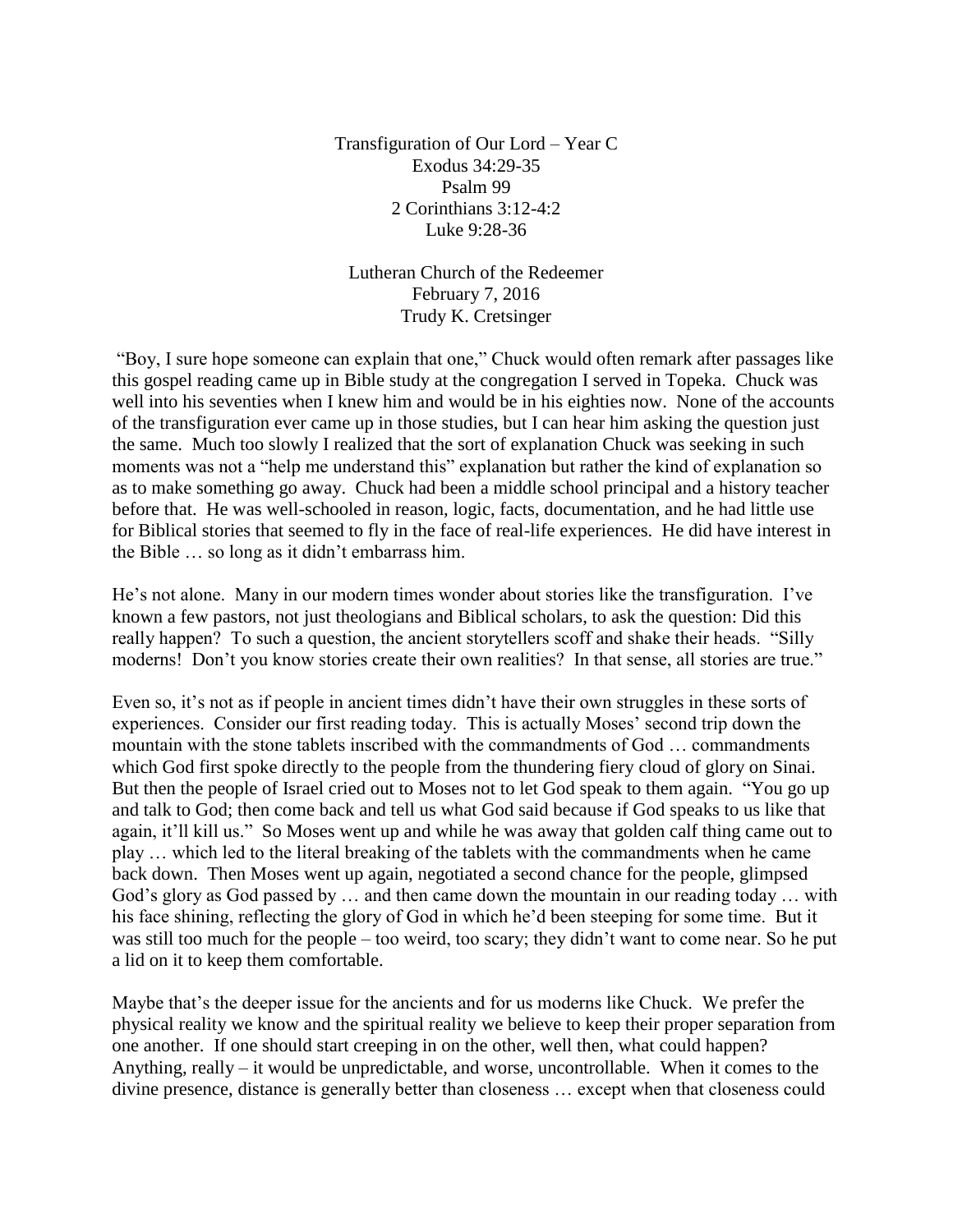be on our terms. If something spiritual or even divine were to unexpectedly break into our normal ways, it would be mildly unsettling at the very least. At the greatest extreme, it would be … does profoundly disruptive and disturbing even begin to come close?

And yet, every now and then, from time to time, at least for some here and there, somehow … in some way, something that seems purely spiritual … or maybe something that at least whispers of divine presence creeps into the world we know … sometimes even into our own lives and experiences. What if the story of the transfiguration really happened, pretty much like we have it in our gospel? Jesus and Peter, James, and John are up on a mountain. And mountain heights have long been associated with "thin places," a descriptive term for situations in which the barrier between the physical and spiritual seems to become very thin, like a bride's veil, allowing glimpses from one side to the other. After all, the air is thinner on the mountain heights and the pull of gravity is just a little less … which might account for some of that sensation of thinness. Furthermore, the disciples are described as either barely fending off sleep or having just been fully awakened from sleep – either way, it's a state of consciousness long associated with visions. It could happen.

What they see is Jesus transformed – changed in kind of being; you could read the word as *species*. Jesus is suddenly very different than how they have known him prior to that moment. It's still the same Jesus, but yet different nonetheless. His skin is shining and his clothing is bright like a flash of lightning; it's not so much a color as it is sheer brilliance. Along with this transformed Jesus, they see Moses and Elijah – two prophets from earlier times with strong connections to mountain heights. Moses, we've already covered. But Elijah, too, went up that same mountain Moses ascended and encountered God in the sound of sheer silence … after having fled to that place from the mountain heights of Carmel ... where he called the people of Israel to choose whom they would serve: the God of their ancestors or Baal of Queen Jezebel … then he challenged the priests of Baal to a contest of dueling sacrifices, the God who answers by fire wins. You might recall how that one turned out.

These two are conversing with Jesus as the disciples awaken to see, discussing Jesus' own Exodus event soon to come in Jerusalem. Peter utters something about building shrines for them, more out of instinct than any clear idea. Elijah and Moses fade out and then there's a cloud … or perhaps it that veil between the physical and the spiritual collapsing around them. Then a voice proclaims: This is my son, the chosen one; listen to him … listen, as in take heed; do not let the words simply enter your ears but take them to heart.

And then it's all over. Everything is as it was when Peter, James, and John first went up that mountain with Jesus. They all go back down. The three disciples – including Peter – all keep silent. That they said nothing to anyone in those days carries within it an implication of announcement that they had been tasked to make. But they say nothing to anyone.

We understand. What could they say? Whom could they tell? Would anyone believe what they had to say, if they actually did say something? An experience like this is almost something that has to be seen first-hand in order to be believed. Otherwise, people might think you were crazy or smoking something or whatever. So how can those who weren't there ever see it for themselves so that they might believe as well? Those who saw it would have to show it.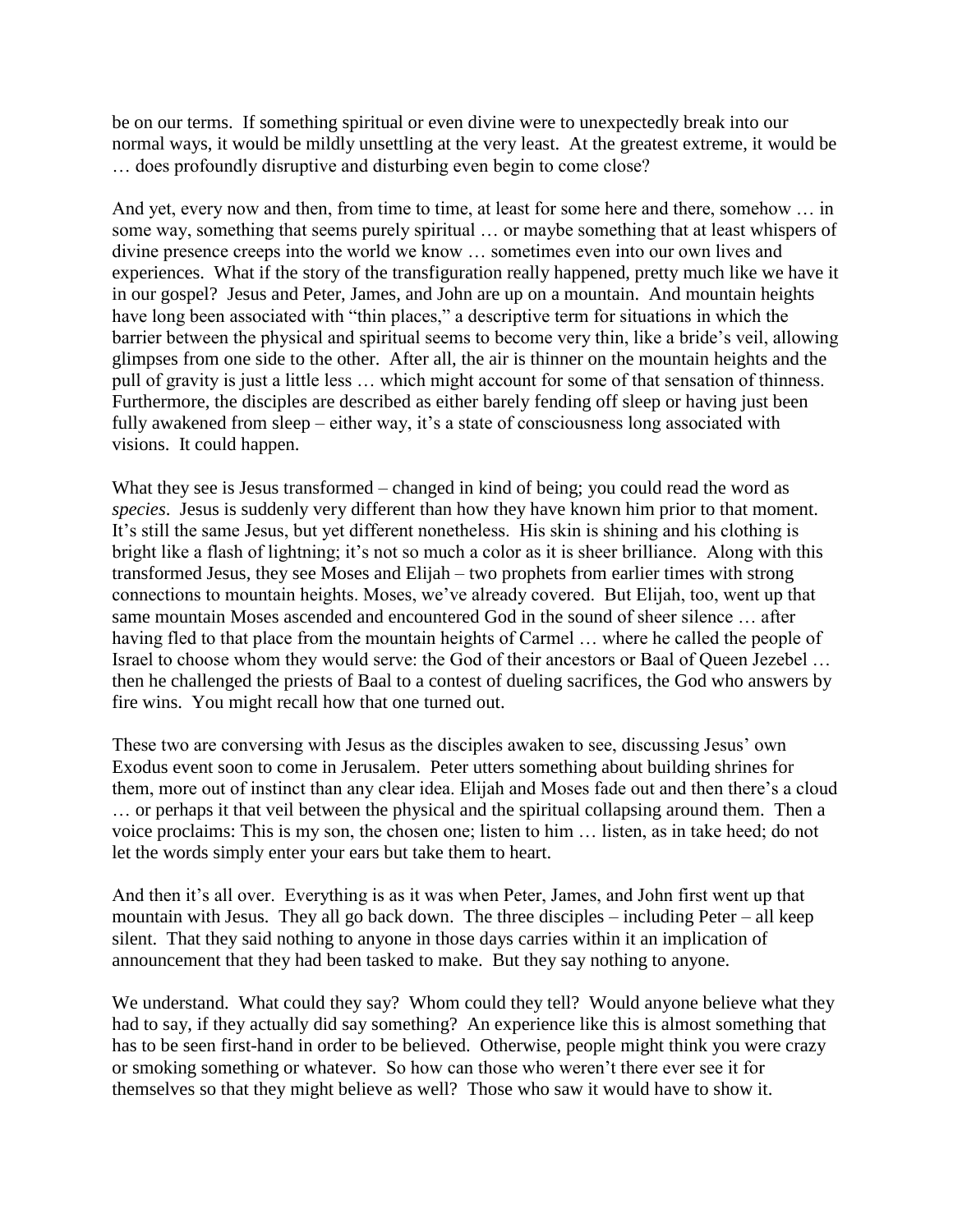*And all of us, with unveiled faces, seeing the glory of the Lord as though reflected in a mirror, are being transformed into the same image from one degree of glory to another; for this comes from the Lord, the Spirit.* So writes Paul to the community of believers in Corinth ... Paul, whom no account of the Transfiguration puts anywhere near that mountain and those events. Yet, Paul knows something of this same sort of transformation … of the glory of the Lord being seen, shining as a reflection in the faces of the believers … of being changed, transformed, by the actions of the Spirit from one degree of glory to another … from reflectors of the glory into the image of Christ.

This is for you, baptized and beloved children of God. By the gift of the Spirit dwelling in you, you are already reflectors of the divine glory even now, as you are, in the midst of all you do as you go about your lives. That is glorious in itself – that God loves you, accepts and welcomes you, just as you are. But it gets even better. God loves you as you are – and loves you too much to let you stay that way. So with that love and welcome, there is also transformation into something even more glorious: the very image of Christ.

Much as we like the sound of glory – glory already and even more to come, we don't necessarily like the change part. But there it is. We shall be changed. We are already being changed. Wonder who signed you up for that one? Put the blame on whoever it was who, in Christian love, brought you to be baptized … if you want. But if you've already affirmed the gift of that baptism … you know, as in confirmation … or when you joined this congregation … or occasions when we've done it as part of a service here … say like last month at the start of this Epiphany season … well then, you're the one who did it, who made the promises, who signed up for it.

It's true for us as individuals, as believers in Jesus, as disciples of Christ, followers who are to walk in imitation of this Jesus called the Christ. This following and practicing and becoming is the stuff of the life of faith, the baptismal journey. And in the following and the practicing and the becoming there is the changing and the transforming from one glory to another, from beloved baptized child of God into transformed bearer of the image of the transforming Christ. It happens; it happens as the work of the Holy Spirit dwelling in each of us ... and in all of us in our dwelling together in the light of God.

What's true for each of us as individual believers is also true for all of us together as an expression of the body of Christ, this community of faith called together as Lutheran Church of the Redeemer here on Dale Street between Iglehart and Carroll in Saint Paul, Minnesota. As a community, we are also always being changed … always made new … always being transformed from one degree of glory into another.

We've been spending the past year celebrating the rich heritage of our past, recalling a number of grand and truly glorious moments. Perhaps recalling such moments, we might look around at the present and wonder if the best days for this congregation are indeed behind us, lament what has been and now seems lost, and worry at what the future might hold … if there is a future to be had. The good news today is not only is there a future (for there is always a future with God!) ...